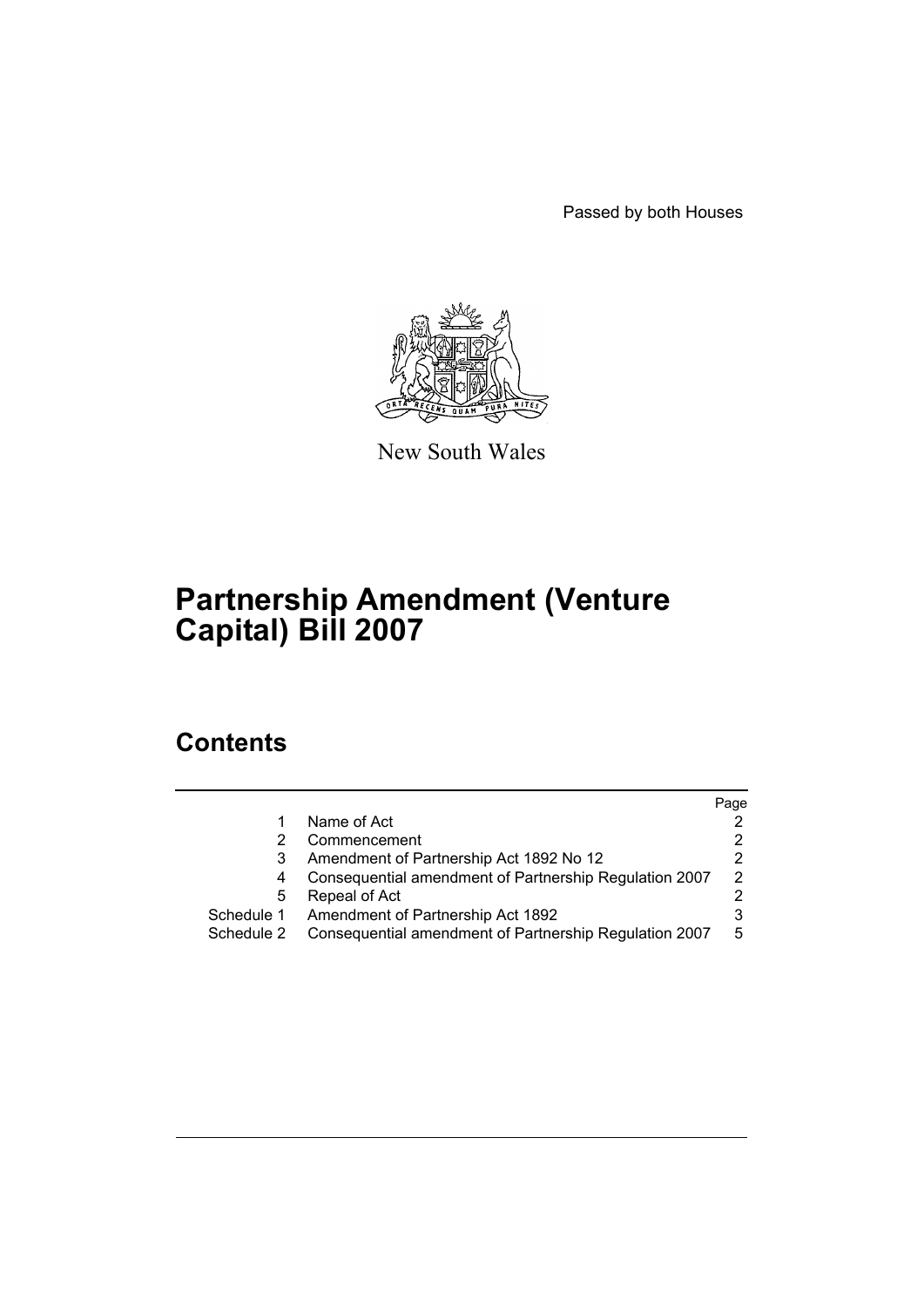*I certify that this public bill, which originated in the Legislative Assembly, has finally passed the Legislative Council and the Legislative Assembly of New South Wales.*

> *Clerk of the Legislative Assembly. Legislative Assembly, Sydney, , 2007*



New South Wales

## **Partnership Amendment (Venture Capital) Bill 2007**

Act No , 2007

An Act to amend the *Partnership Act 1892* to enable early stage venture capital limited partnerships to be registered as incorporated limited partnerships under that Act; and for other purposes.

*I have examined this bill and find it to correspond in all respects with the bill as finally passed by both Houses.*

*Assistant Speaker of the Legislative Assembly.*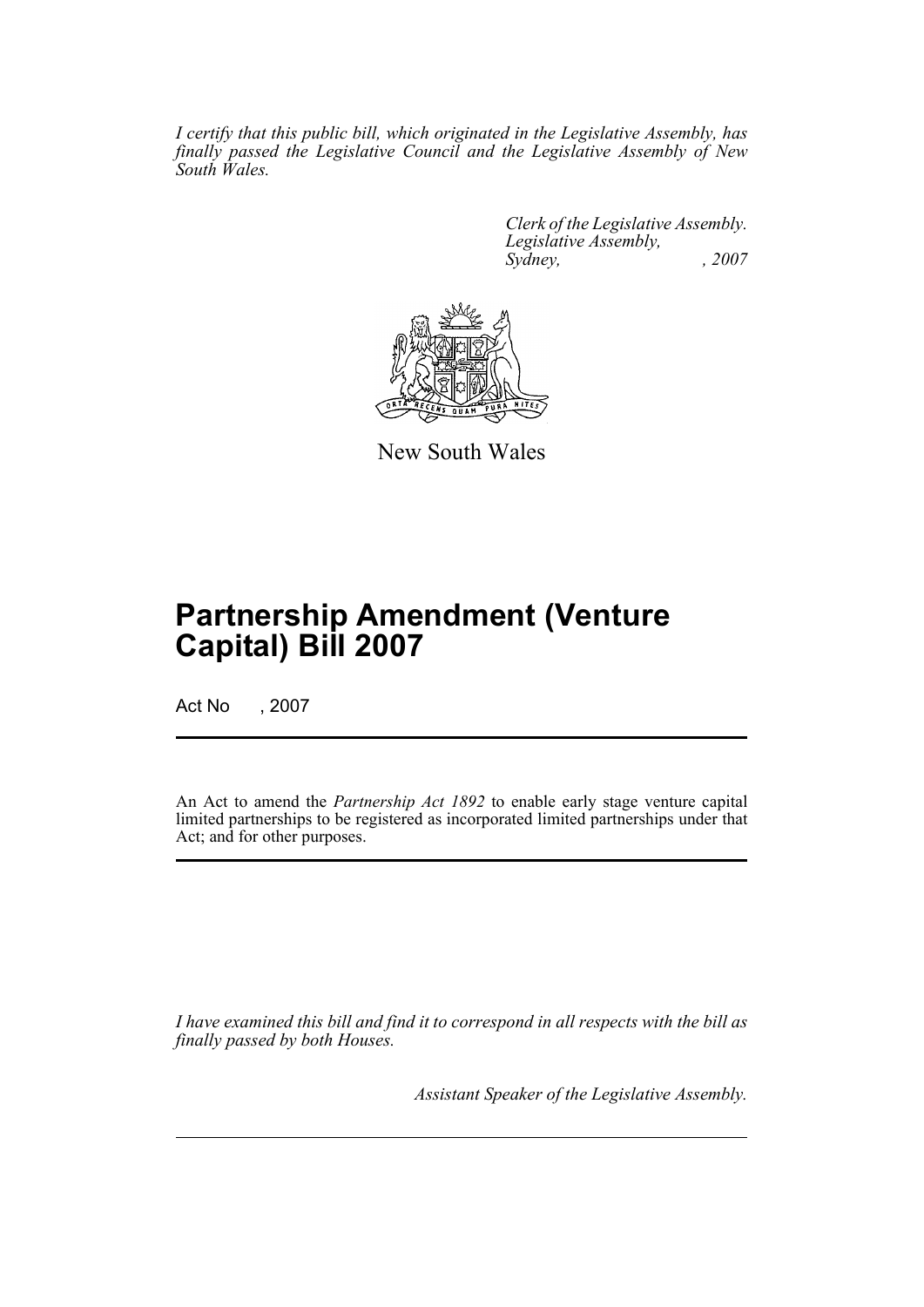### <span id="page-2-0"></span>**The Legislature of New South Wales enacts:**

#### **1 Name of Act**

This Act is the *Partnership Amendment (Venture Capital) Act 2007*.

### <span id="page-2-1"></span>**2 Commencement**

This Act commences on the date of assent to this Act.

#### <span id="page-2-2"></span>**3 Amendment of Partnership Act 1892 No 12**

The *Partnership Act 1892* is amended as set out in Schedule 1.

### <span id="page-2-3"></span>**4 Consequential amendment of Partnership Regulation 2007**

The *Partnership Regulation 2007* is amended as set out in Schedule 2.

#### <span id="page-2-4"></span>**5 Repeal of Act**

- (1) This Act is repealed on the day following the day on which this Act commences.
- (2) The repeal of this Act does not, because of the operation of section 30 of the *Interpretation Act 1987*, affect any amendment made by this Act.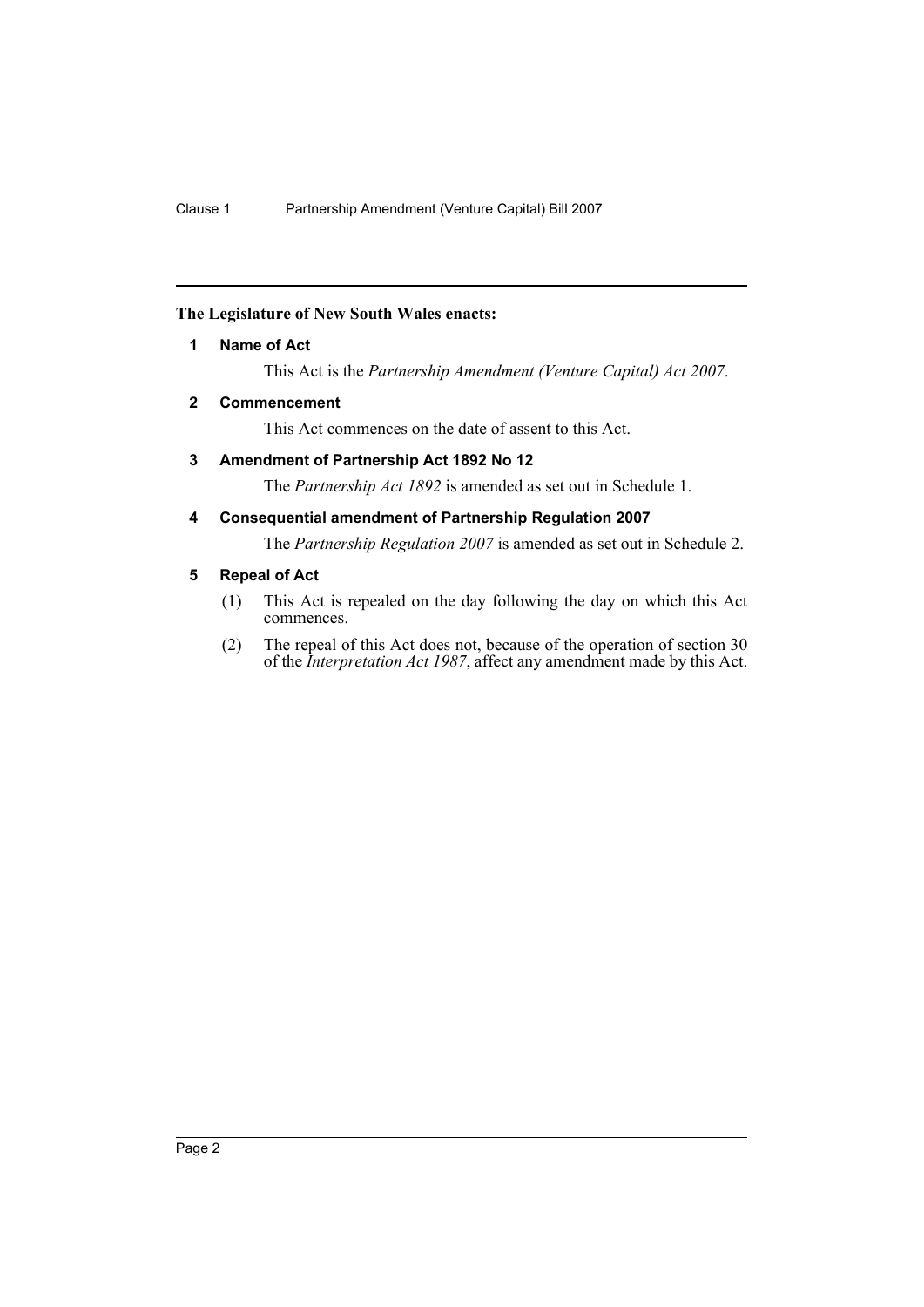Partnership Amendment (Venture Capital) Bill 2007

Amendment of Partnership Act 1892 Schedule 1

### <span id="page-3-0"></span>**Schedule 1 Amendment of Partnership Act 1892**

(Section 3)

**[1] Section 53D Who may apply for registration?** Insert after section 53D (3) (a) (ii): (iii) an ESVCLP within the meaning of that Act, or **[2] Section 54 Application for registration** Omit "VCLP or an AFOF" wherever occurring in section 54 (2) (j) and (k). Insert instead "VCLP, AFOF or ESVCLP". **[3] Section 67A Limited partner not to take part in the management of incorporated limited partnership** Omit "VCLP or an AFOF" from section 67A (3) (k). Insert instead "VCLP, AFOF or ESVCLP". **[4] Section 73E Lodgment of certain documents with the Registrar** Omit "VCLP or an AFOF" wherever occurring in section 73E (1) and (3) (a). Insert instead "VCLP, AFOF or ESVCLP". **[5] Schedule 1 Winding up of incorporated limited partnerships** Omit "VCLP or an AFOF" from clause 3 (3) (a).

Insert instead "VCLP, AFOF or ESVCLP".

**[6] Schedule 2 Savings, transitional and other provisions** Insert before clause 1:

### **Part 1 General**

**[7] Schedule 2, clause 1**

Insert at the end of clause 1 (1):

*Partnership Amendment (Venture Capital) Act 2007*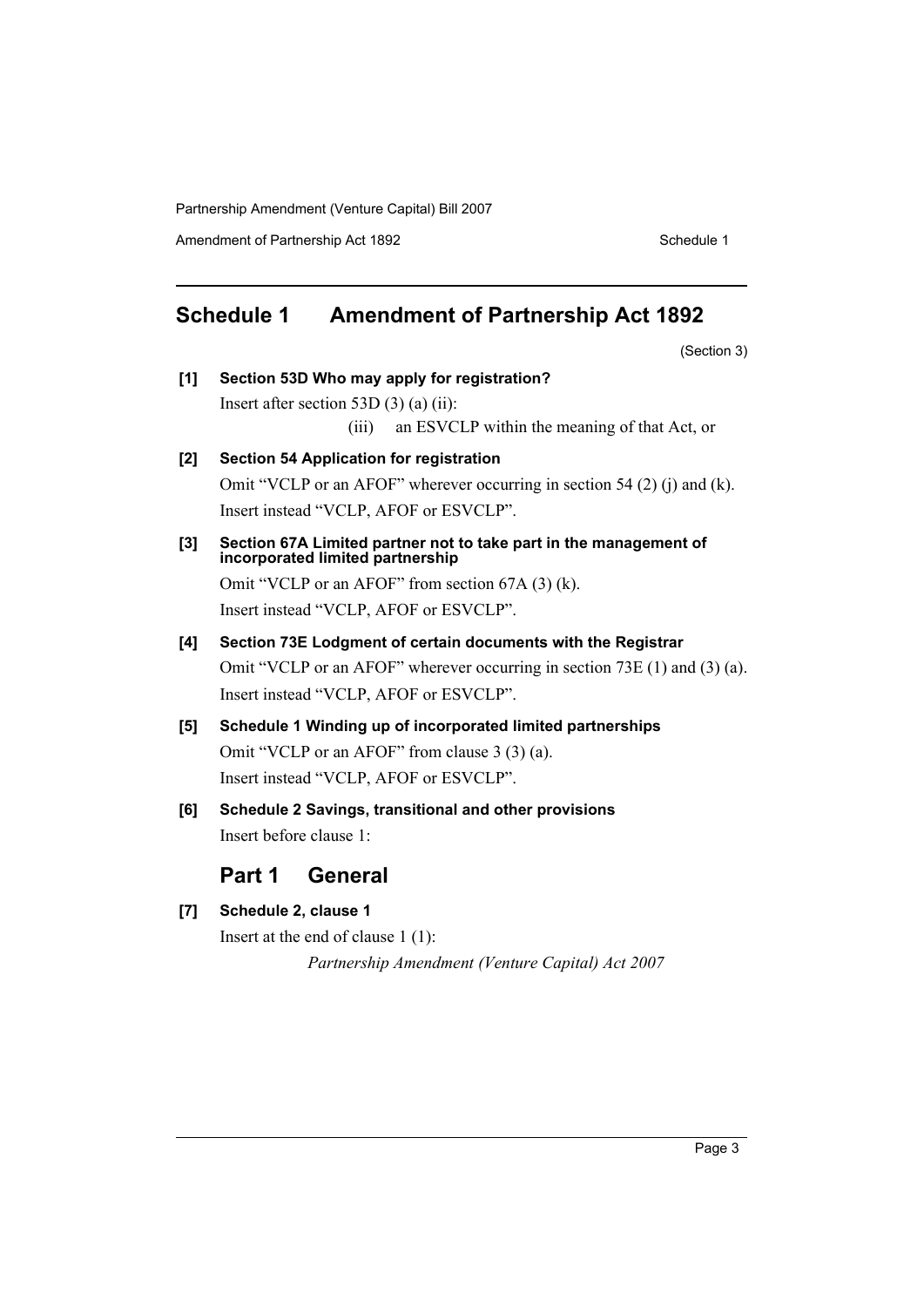Partnership Amendment (Venture Capital) Bill 2007

Schedule 1 Amendment of Partnership Act 1892

### **[8] Schedule 2, Part 2, heading**

Insert before clause 2:

### **Part 2 Provisions consequent on enactment of Partnership Amendment (Venture Capital Funds) Act 2004**

#### **[9] Schedule 2, Part 3**

Insert after clause 2:

### **Part 3 Provisions consequent on enactment of Partnership Amendment (Venture Capital) Act 2007**

#### **3 Applications for registration of ESVCLPs or proposed ESVCLPs made before amendments commence**

(1) The provisions of this Act (as amended by the amending Act) extend to any application for the registration of an ESVCLP or proposed ESVCLP as an incorporated limited partnership that was made on or after the day on which the Bill for the amending Act was first introduced into Parliament.

(2) In this clause:

*amending Act* means the *Partnership Amendment (Venture Capital) Act 2007*.

*ESVCLP* has the same meaning as in the *Venture Capital Act 2002* of the Commonwealth.